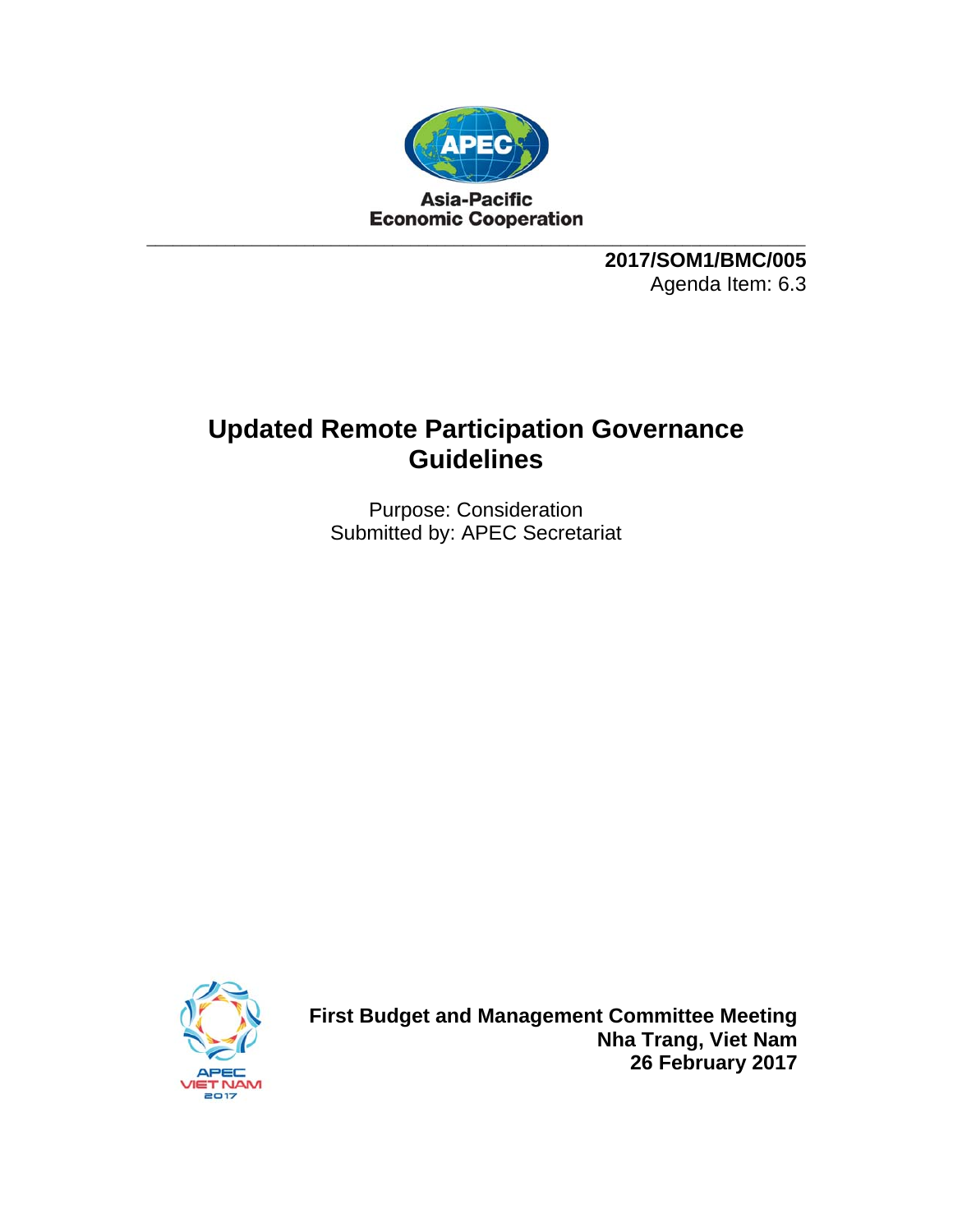#### **Executive Summary**

At SOM 2 in 2014, Senior Officials endorsed the Remote Participation Governance Guidelines (2014/SOM2/035) for conducting meetings with remote access of delegates and invited guests.

Since May 2014, about 15 sessions of remote participation have been conducted during APEC Fora's meetings and project events. Most of them include remote presentation and interactive discussion, which went well in general.

Some of the procedures and timeline for preparing for a remote participation meeting proposed in the previous Guidelines have not proved practical, especially for meetings held at SOM cluster. Some governance issues have not been addressed in the existing guidelines. In addition, there have been some changes in available remote participation technologies. In general, the processes for conducting remote access meetings have become cheaper and more straight-forward. Therefore, this paper aims to update the guidelines to ensure better governance and coordination among relevant stakeholders.

#### **Required Action/Decision Points**

It is recommended that the Budget Management Committee (BMC):

- 1. Approved the Updated Remote Participation Guidelines;
- 2. Submit the Updated Remote Participation Guidelines to SOM for endorsement.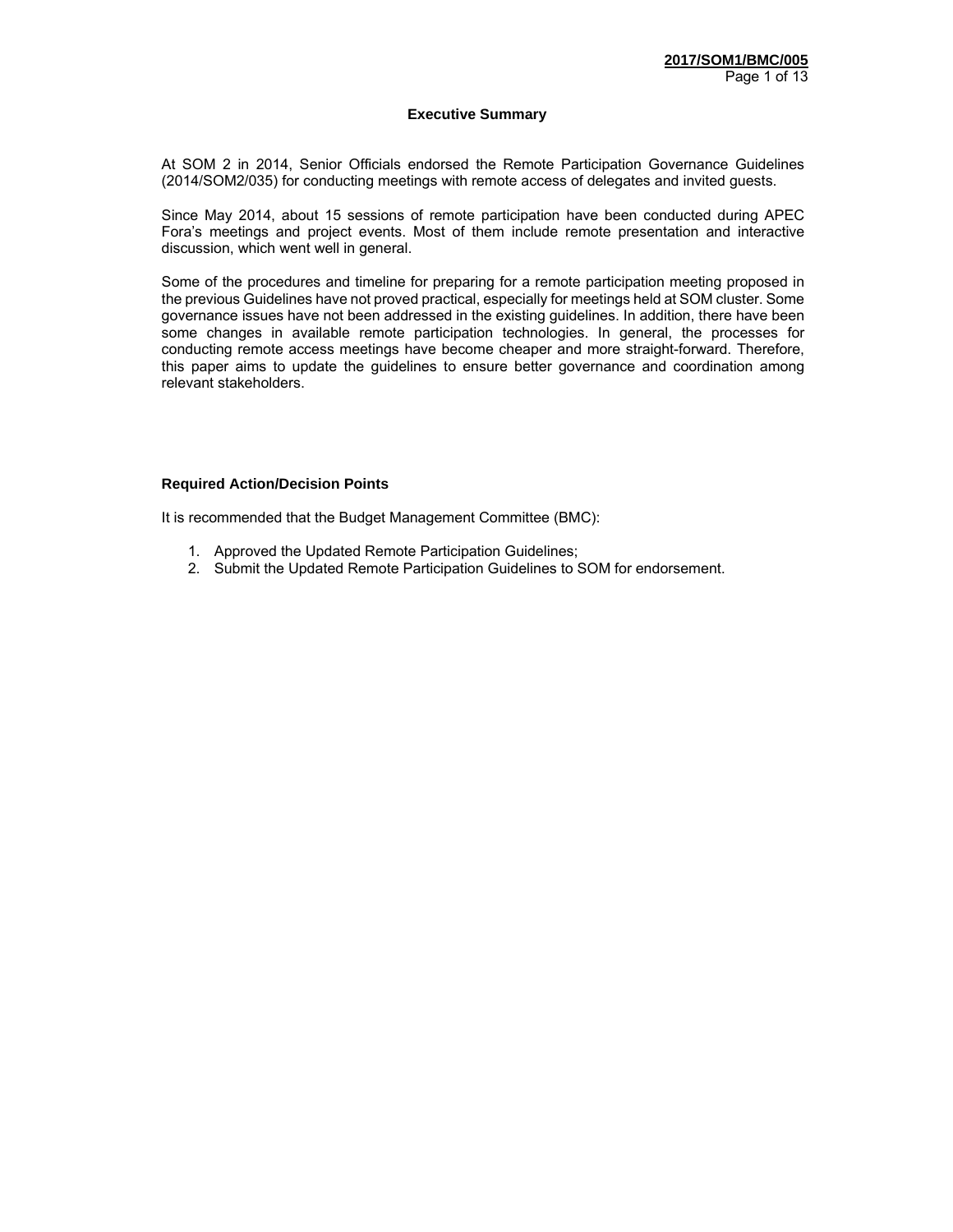## **Table of Contents**

| $\mathbf{1}$ . |  |
|----------------|--|
| 2.             |  |
| 3.             |  |
|                |  |
|                |  |
|                |  |
|                |  |
|                |  |
|                |  |
|                |  |
| 4 <sup>1</sup> |  |
| 5.             |  |
| 6.             |  |
| 7 <sub>1</sub> |  |
| 8.             |  |
|                |  |
|                |  |
|                |  |
|                |  |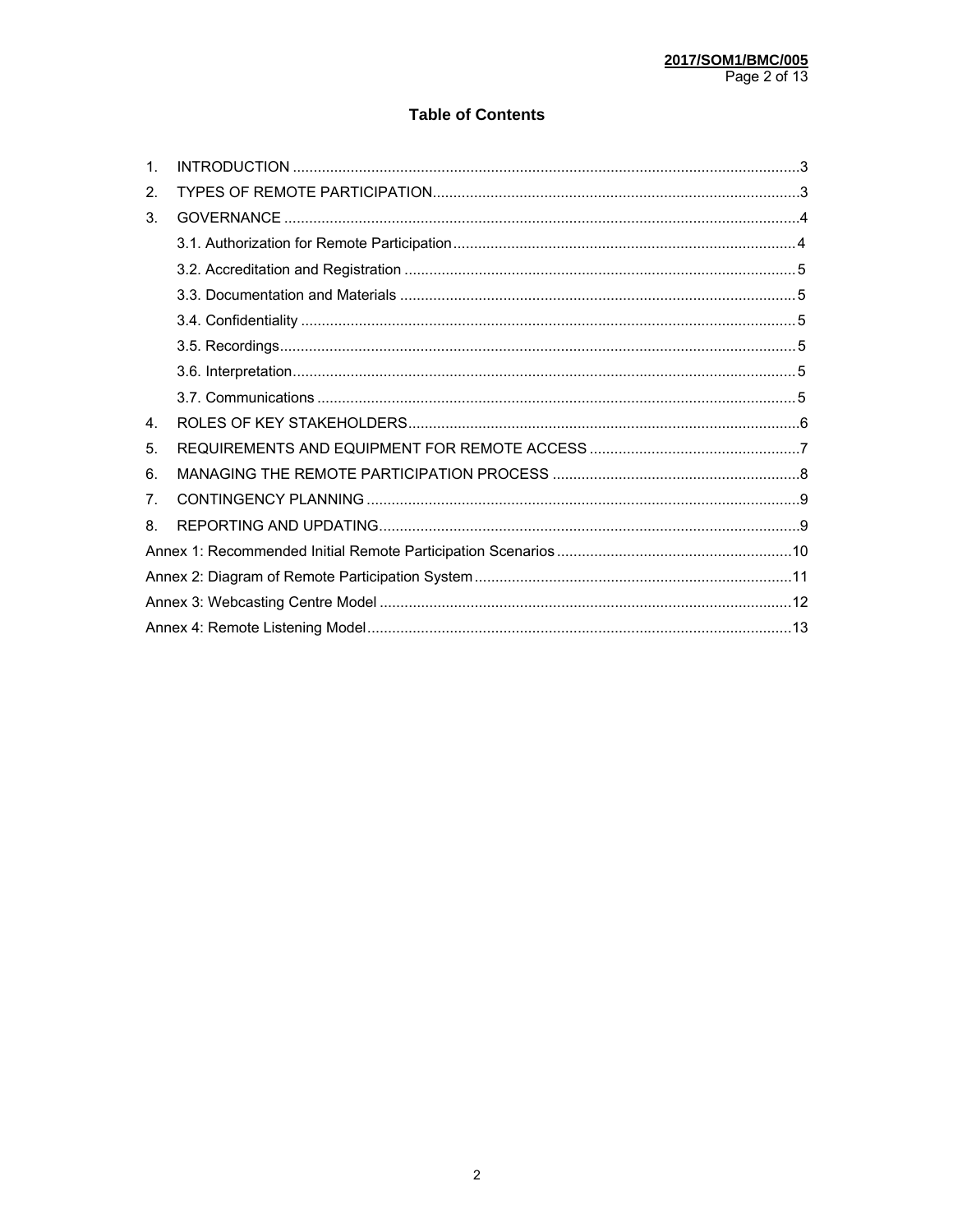### **Remote Participation Governance Guidelines**

#### **1. INTRODUCTION**

With APEC's multilateral agenda, physical face-to-face meetings allow for greater opportunities for discussions, informal collaboration, networking and knowledge exchange. However, some delegates face limited opportunities for travel to meetings given other work commitments, time, cost, and other personal considerations. Should this happen, remote participation provides real-time access remotely either via video and/or audio. Cross-fora collaboration can be further promoted through remote participation. A model of managed online meetings involving on-site attendees and remote participants offers an alternative to increase participation and outreach. E-participation is not only a viable solution for people who cannot physically attend a meeting but is also an environmental friendly option.

#### *Concerns*

While some have been supportive of making greater use of remote participation technology, others recognize that remote participation cannot fully replace the advantages of face-to-face interaction at meetings. Other concerns that may preclude the use of remote services on a wider basis revolve around time zone differences, unstable internet connections, local firewalls, lack of access to remote participation technology and confidentiality of discussions.

#### *Utilizing Remote Participation*

Being able to participate remotely when onsite participation is not possible is useful.

Despite constraints to remote participation, APEC meeting organizers are encouraged to explore this option as a supplement to face-to-face meetings, on a case-by-case basis and in close consultation with the meeting host. The remote facility is envisaged to be most beneficial where it facilitates the "virtual" attendance of key stakeholders for particular agenda items (where those stakeholders could otherwise not attend) or where it brings together a sub-group of interested economies to advance a specific issue inter-sessionally.

Remote participation could be used for both delegates and invited guests. Invited guests will need to be approved by the concerned fora in accordance with the Guidelines on Managing Cooperation with Non-Members endorsed at SOM 3 2015 (2015/SOM3/005) .

#### *Guidance*

There are a number of remote participation meetings already taking place in APEC. The Remote Participation Governance Guidelines have been agreed as a guiding tool to help the Meeting host and Chair, physical and remote participants prepare for an effective and successful session. A meeting using remote participation is still an official APEC meeting, and the relevant guidelines apply, including the Guidelines for Hosting APEC Meetings, APEC Meetings Communication Guidelines, Guidelines on Managing Cooperation with Non-members and others.

This document lays out a framework describing the types, requirements, governance, logistical and technical requirements needed for various forms of remote participation. It offers guidance to meeting hosts on selecting, governing and deploying the remote participation option where appropriate.

#### **2. TYPES OF REMOTE PARTICIPATION**

There are many different types of remote participation available. The following describes some common scenarios for remote participation. Using scenarios allows us to identify the key requirements for specific types of meetings, so that individual solutions to individual scenarios become possible, rather than attempting to find a "one size fits all" solution that would apply to every type of meeting.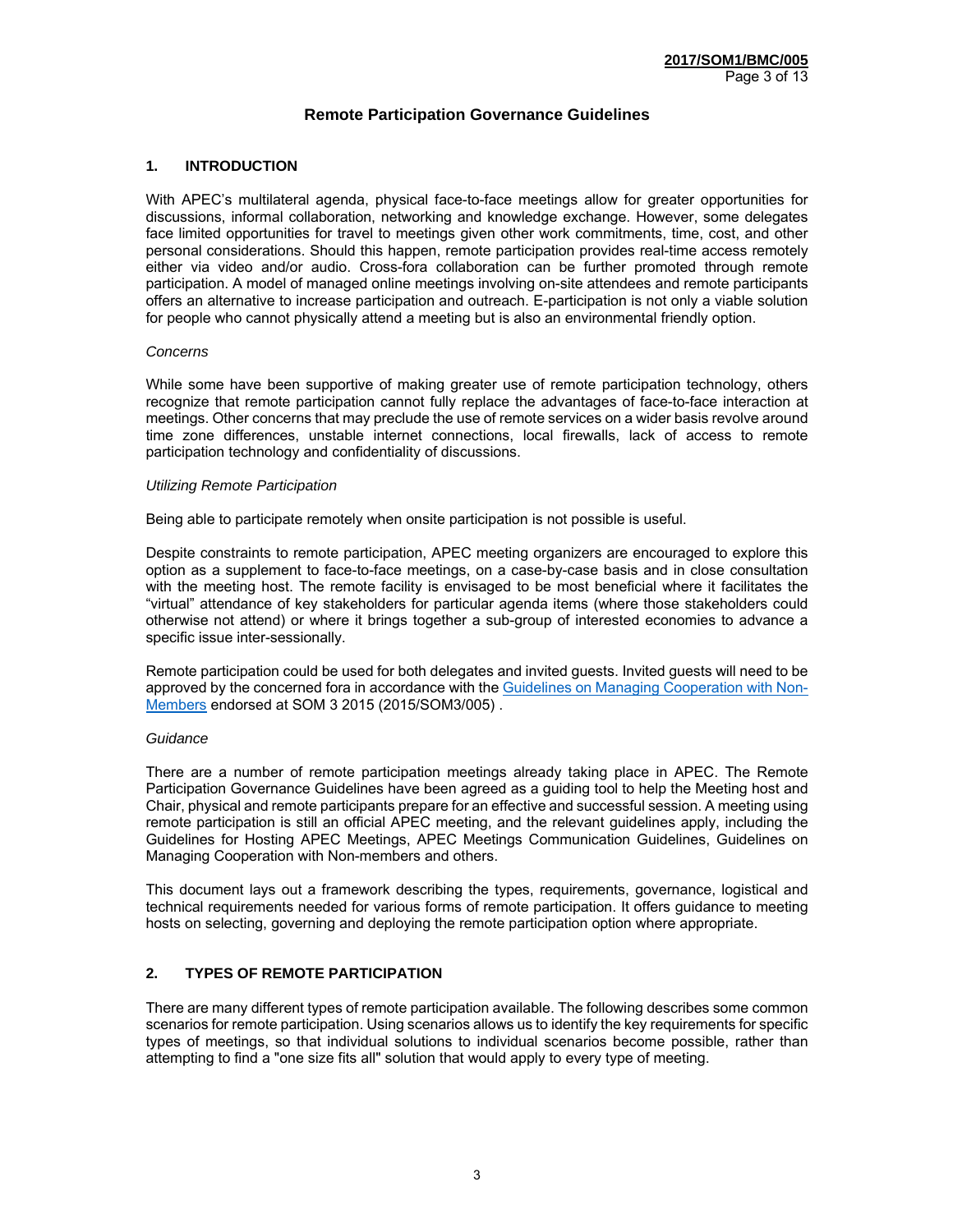Teleconferencing and remote presentations are two simple forms being used currently. Following some internal trials, the following scenarios using Skype for Business<sup>1</sup> in conjunction with a webcasting center model (Skype Meeting Broadcast feature) have been identified as appropriate configurations that could be used to suit different meetings. Annex 1 provides a snapshot diagram of these scenarios.

| <b>Remote Participation Type</b>                                       | <b>Description</b>                                                                                                                                                                |
|------------------------------------------------------------------------|-----------------------------------------------------------------------------------------------------------------------------------------------------------------------------------|
| Observing a real meeting                                               | Participants listen to or watch the meeting remotely via a                                                                                                                        |
|                                                                        | Remote Participation System (such as Skype for Business) or                                                                                                                       |
|                                                                        | Webcasting center (either live or recorded).                                                                                                                                      |
| Participating in a real meeting<br>(moderated remote<br>participation) | Used for combination meetings including both face-to-face and<br>remote participation. Remote participants are able to make<br>interventions/provide comments or conduct a remote |
|                                                                        | presentation during the meeting.                                                                                                                                                  |
| Participating in a virtual meeting                                     | Primarily used for informal small or medium group meetings                                                                                                                        |
|                                                                        | such as study groups. Allows online seminars to be shared with                                                                                                                    |
|                                                                        | remote locations.                                                                                                                                                                 |

Note that at this stage the Guidelines do not cover live web-casting.

The typical form of remote participation utilizes a standard interactive web conferencing software (Skype for Business is the preferred for APEC), a webcasting center (providing live or on-demand webcasting services), standard terminal devices (PCs, smartphones, desk phones and so on). In the case of moderated remote participation and remote listening, the remote participation facility is connected to a physical conference venue through the Internet. Annex 2 provides a diagram for the remote participation system and a Webcasting Centre model can be seen in Annex 3.

The remote listening mode may be used during instances of poor internet access or internet traffic congestion. Because of low-streaming audio bandwidth, this mode is also useful when remote participants experience limited internet bandwidth or can only use a traditional desk phone. With Skype for Business, the platform of the remote participation system and the webcasting center providing both video and audio signals, implementing the remote listening mode merely involves inactivating the video feature. An example of the remote listening facility can be found in Annex 4.

Such remote listening/viewing might also be done in recorded form, to allow a listener/viewer to fastforward to specific agenda items of interest, or to permit access at a more convenient local hour. Should the session be recorded, it should be agreed by the members of the relevant APEC Fora in advance.

## **3. GOVERNANCE**

#### **3.1. Authorization for Remote Participation**

The Chair of the meeting/fora and the APEC Secretariat are the focal point for remote participation request. The request will then be communicated with the fora members for consideration. Once agreed by the fora, the fora Chair will, through the APEC Secretariat (Host Economy Representative – HER or Program Director – PD), make request to the meeting host on having remote participation approach. Agreement by the host to provide necessary technical infrastructure and staff to facilitate remote participation is required. If the meeting host is not able to provide conditions for remote participation, the Fora could still conduct the meeting using remote participation at its own costs. Once the use of remote participation is confirmed, the Secretariat could give technical assistance, including remote and onsite as appropriate and subject to budget availability, on preparation and operation of the remote participation sessions.

Time zone of the venue of the physical meeting should take primacy. Adjustments to minimize the remote participants' inconvenience can be attended to at the host's discretion in consultation with the Chair of the meeting.

-

<sup>&</sup>lt;sup>1</sup> Previously known as Microsoft Lync.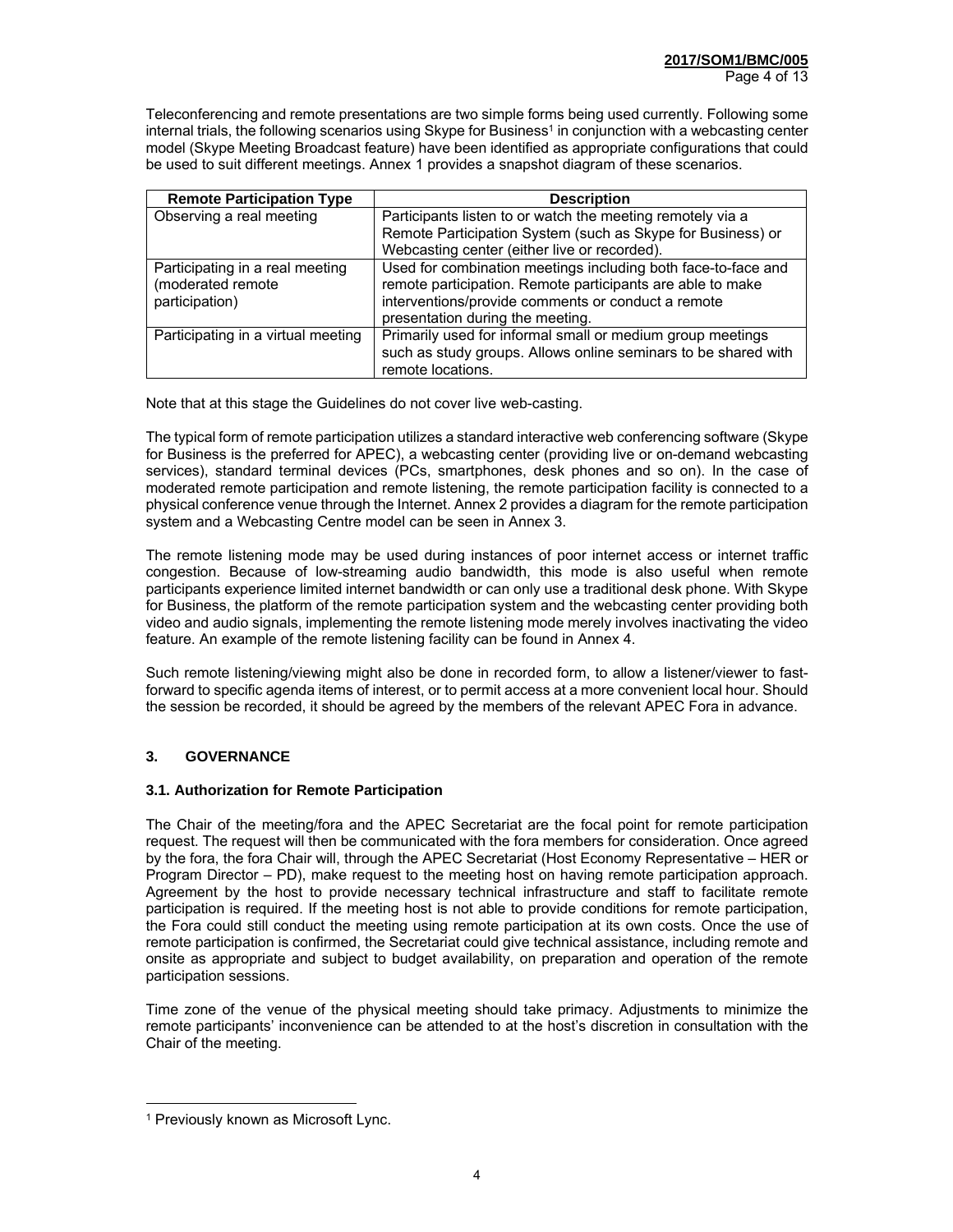#### **3.2. Accreditation and Registration**

APEC meetings are generally restricted to accredited delegates from member economies and approved institutions. As such it is important that all remote participants or webcast viewers undergo a proper accreditation process by the meeting host.

Non-member participants will need to be approved by the concerned fora in accordance with the Guidelines on Managing Cooperation with Non-Members. Other persons at the remote site should not be allowed access without the meetings agreement.

When expecting a large number of remote participants, in particular for viewing/ listening, of a meeting, the Meeting hosts could consider allowing online registration for remote participants.

Participant list of the meeting will include remote participants.

#### **3.3. Documentation and Materials**

It is important that all meeting materials (including agenda and presentations) be made available in advance of the meeting in order for remote participants to be able to pre-read materials, engage in the meeting and provide contributions to the discussions.

All material presented remotely will be treated as normal APEC documents in line with current guidelines.

#### **3.4. Confidentiality**

APEC operates by consensus and it needs space to consider and debate issues to develop consensus. For the deliberative process to function optimally, it is necessary to safeguard the free and candid exchange of ideas. Therefore, while APEC makes publicly available summary reports and other documents classified for public release by the originating fora, meeting participants are expected to display sensitivity in disclosing information to the public exchanged during the course of its deliberations.

While APEC encourages all meeting participants to preserve the privacy of meeting participants and deliberations, transparency can be facilitated through dissemination of information when there is explicit permission and acknowledgement of all parties concerned.

#### **3.5. Recordings**

Any recordings of APEC meetings, including remote participation sessions, as well as the purpose and usage of the meeting recordings should be agreed to beforehand by the Chair and members of the relevant fora. Meeting feeds cannot be posted or webcasted without agreement from the Fora Chair and members.

In general, it is accepted that meetings may be informally recorded by APEC participants, purely for the purpose of assisting note taking by economies or the Secretariat. These recordings must be kept confidential.

#### **3.6. Interpretation**

English is the official working language in APEC. Should the remote speakers wish to use other language than English during their participation at an APEC meeting, they should be responsible for the interpretation services at their end at their own costs, and inform the meeting Chair and organizers as well as the APEC Secretariat in advance to ensure appropriate technical set up.

#### **3.7. Communications**

Regular communication among all parties is key to advancing and implementing remote participation services at APEC meetings. Agreement to extend remote participation for a meeting should be sought in advance among the fora Chair and members and the meeting host. The list of remote participants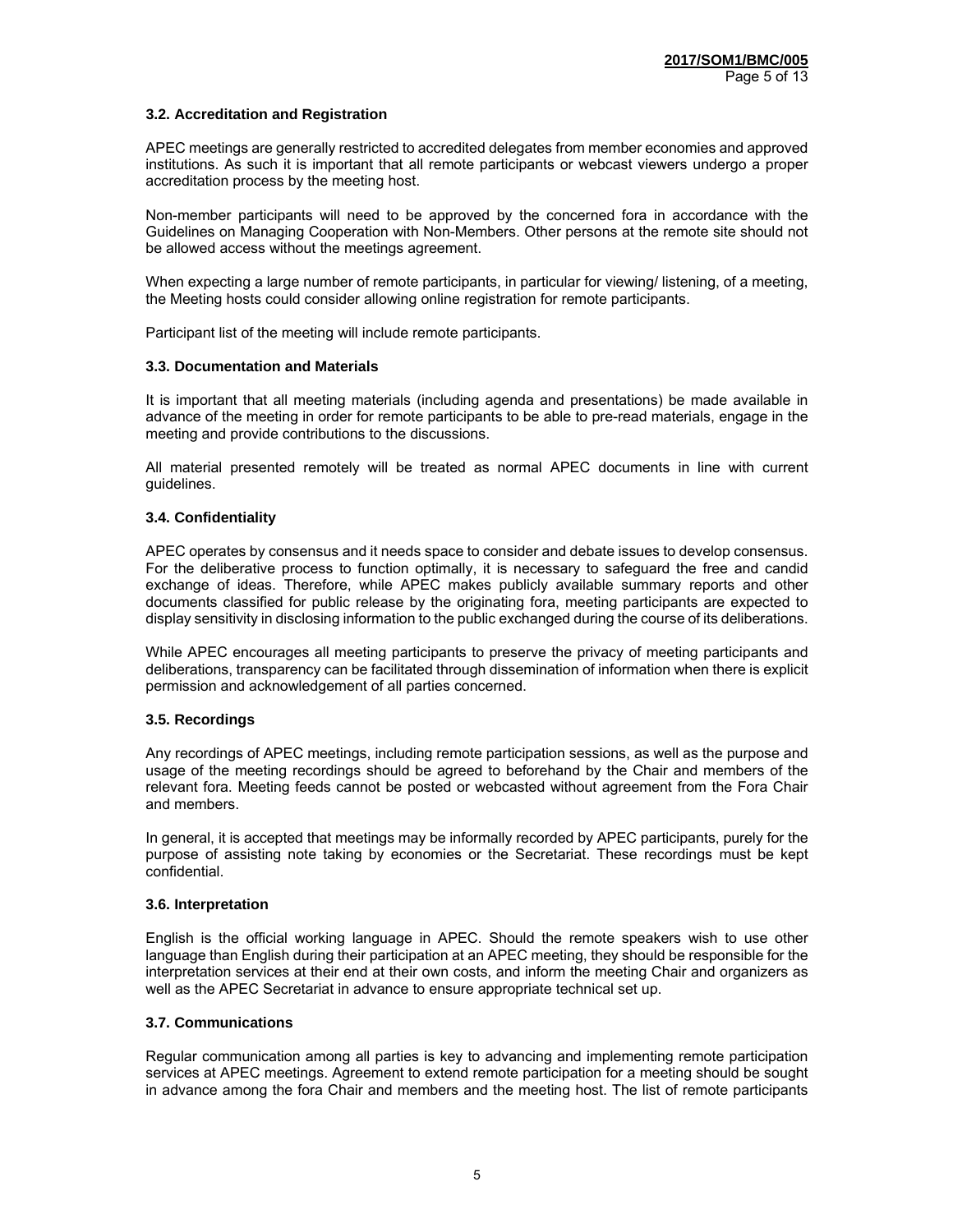should be shared among the Meeting/Fora Chair, APEC Secretariat and meeting host for appropriate preparation.

For meetings hosted by the APEC Host Economy, the Host Economy Representative (HER) will be the coordinator between the Host Economy and the APEC Secretariat during the preparation for remote participation sessions.

The meeting host and APEC Secretariat will coordinate in facilitating and conveying the process, infrastructure and technical requirements necessary for the blended onsite and remote meeting.

## **4. ROLES OF KEY STAKEHOLDERS**

The remote participation service requires the involvement of several stakeholders to deliver a successful outcome. Each stakeholder has their responsibilities and helps ensure accountability for each meeting's success and seeks out ways to continually improve the remote meeting experience.

| Chair of the Fora and/or the<br>Meeting | • Ensure that fora members are agreeable to use remote<br>participation;                                                                                                                                                                          |
|-----------------------------------------|---------------------------------------------------------------------------------------------------------------------------------------------------------------------------------------------------------------------------------------------------|
|                                         | Make request with the host/organizers, with assistance from the<br>HER/ PD, for remote participation;                                                                                                                                             |
|                                         | Introduce members who are participating remotely at the start of<br>the meeting. Manage the agenda in a timely manner and engage<br>both onsite and remote participants during the meeting.                                                       |
| Meeting host/ organizer                 | Consult with Chair and members of the relevant fora to confirm use<br>$\bullet$<br>of remote participation method;                                                                                                                                |
|                                         | Provide physical and hardware resources; sufficient internet<br>$\bullet$<br>bandwidth connectivity; facilities to accommodate the remote<br>service; enforce participation protocols; and troubleshoot problems<br>faced by remote participants; |
|                                         | Provide in-room technical support staff to check required<br>equipment;                                                                                                                                                                           |
|                                         | Provide personnel to assist the Chair in moderating the remote<br>participation sessions (e.g speaking request and arrangement for<br>remote speakers);                                                                                           |
|                                         | Upload the meeting video file to the Webcasting Centre if it is pre-<br>agreed so by the concern APEC Fora (once this feature is<br>developed).                                                                                                   |
| <b>APEC Secretariat:</b>                |                                                                                                                                                                                                                                                   |
| <b>Host Economy</b><br>Representative   | Coordinate between the Host Economy and the APEC Secretariat<br>$\bullet$<br>during the preparation for remote participation sessions;                                                                                                            |
| Program Director                        | Act as the contact point for meeting arrangements and<br>$\bullet$<br>documentation, liaison with remote participants on procedural<br>arrangements and assists the Chair to facilitate the meeting;                                              |
| <b>IT Unit</b>                          | Facilitate and support the remote participation system;<br>$\bullet$                                                                                                                                                                              |
| Remote attendees                        | Indicate intention to participate remotely well in advance of<br>$\bullet$<br>meeting;                                                                                                                                                            |
|                                         | Check out any local firewall restrictions;                                                                                                                                                                                                        |
|                                         | Log onto the Skype for Business platform at least ten minutes early<br>$\bullet$<br>to address any technical issues prior to the meeting;                                                                                                         |
|                                         | Communicate difficulties during the meeting to the coordinator via<br>$\bullet$<br>the chosen instant messaging channel.                                                                                                                          |
| Fora Members                            | Consider using remote participation method when appropriate.                                                                                                                                                                                      |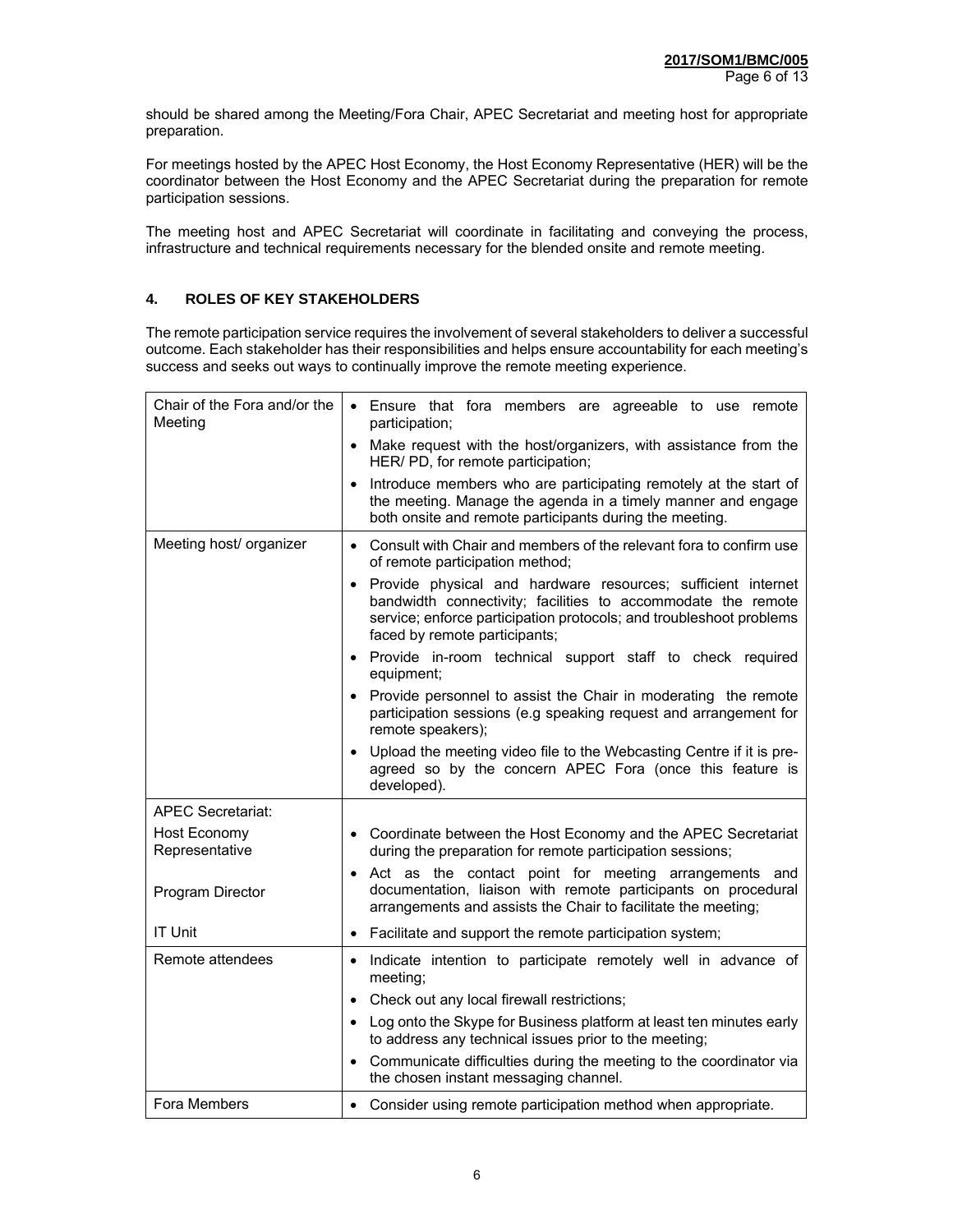## **5. REQUIREMENTS AND EQUIPMENT FOR REMOTE ACCESS**

Deploying the remote participation service requires some minimum hardware, software and external service items on-site as noted below. The interactive web conference software can be developed by the APEC Secretariat.

Skype for Business has been utilized for remote participation of APEC Meetings in the past two years and is recommended as the APEC Secretariat could provide most efficient assistance. Where Skype for Business is not a possible option, the remote speakers, meeting host and APEC Secretariat will work together to find other technical solution.

| <b>System</b>                                                                       | <b>Description</b>                                                                                                                                                                                                        | Cost<br><b>Implications</b>               |
|-------------------------------------------------------------------------------------|---------------------------------------------------------------------------------------------------------------------------------------------------------------------------------------------------------------------------|-------------------------------------------|
| Interactive Web<br><b>Conferencing Software</b><br>(Skype for Business)<br>Solution | • Skype for Business video meeting features allows 250<br>bilateral, 1,000 unilateral participants, voice call,<br>instant messaging (IM) and remote presentation<br>services.                                            | APEC<br>Secretariat                       |
|                                                                                     | • Connects remote participants to the physical meeting<br>via a virtual meeting room which participants can<br>access through the Internet or a PSTN (Public<br>Switched Telephone Network).                              |                                           |
|                                                                                     | • Host meeting organizer (technician) opens the virtual<br>meeting room with this solution.                                                                                                                               |                                           |
|                                                                                     | • Remote participants without Skype accounts can<br>access through the Secretariat's subscription via<br>Skype Web App, located in the invitation email to<br>remote participants containing the "Join a Meeting"<br>tab. |                                           |
| Internet bandwidth                                                                  | • Skype for Business recommends minimum, good<br>of 2.5Mbps<br>quality bandwidth<br>for<br>interactive<br>presentations. For audio/video purposes only, 2Mbps<br>is sufficient.                                           | Meeting<br>host:<br>Remote<br>participant |
| Notebook PCs                                                                        | • Are generally required (two), one to capture video and<br>audio at the meeting and conduct communications via<br>the internet. A second laptop is beneficial as a backup<br>in case of technical failures.              | Meeting host                              |
| Webcam                                                                              | • To capture images of the speaker/s or the conference<br>room. Where tracking cameras are not available, two<br>camcorders are typically used, one to provide a fixed<br>view of the room and the other of the podium.   | Meeting host                              |
| Microphone system                                                                   | • Is required to connect the remote facility to the<br>microphone system at the physical venue.                                                                                                                           | Meeting host                              |
| Presentation equipment                                                              | · Beam projector and white screen for remote<br>participants to view the real meeting room.                                                                                                                               | Meeting host                              |
| Intercall application                                                               | · Required to integrate PSTN (Public Switched<br>Telephone Network) to Skype for Business to provide<br>teleconference feature via telephone service with<br>local charge.                                                | Meeting host or<br>Remote<br>participants |
| Communication device<br>at the remote sides                                         | • Communication devices that are compatible with<br><b>Skype for Business services</b>                                                                                                                                    | Remote<br>participants                    |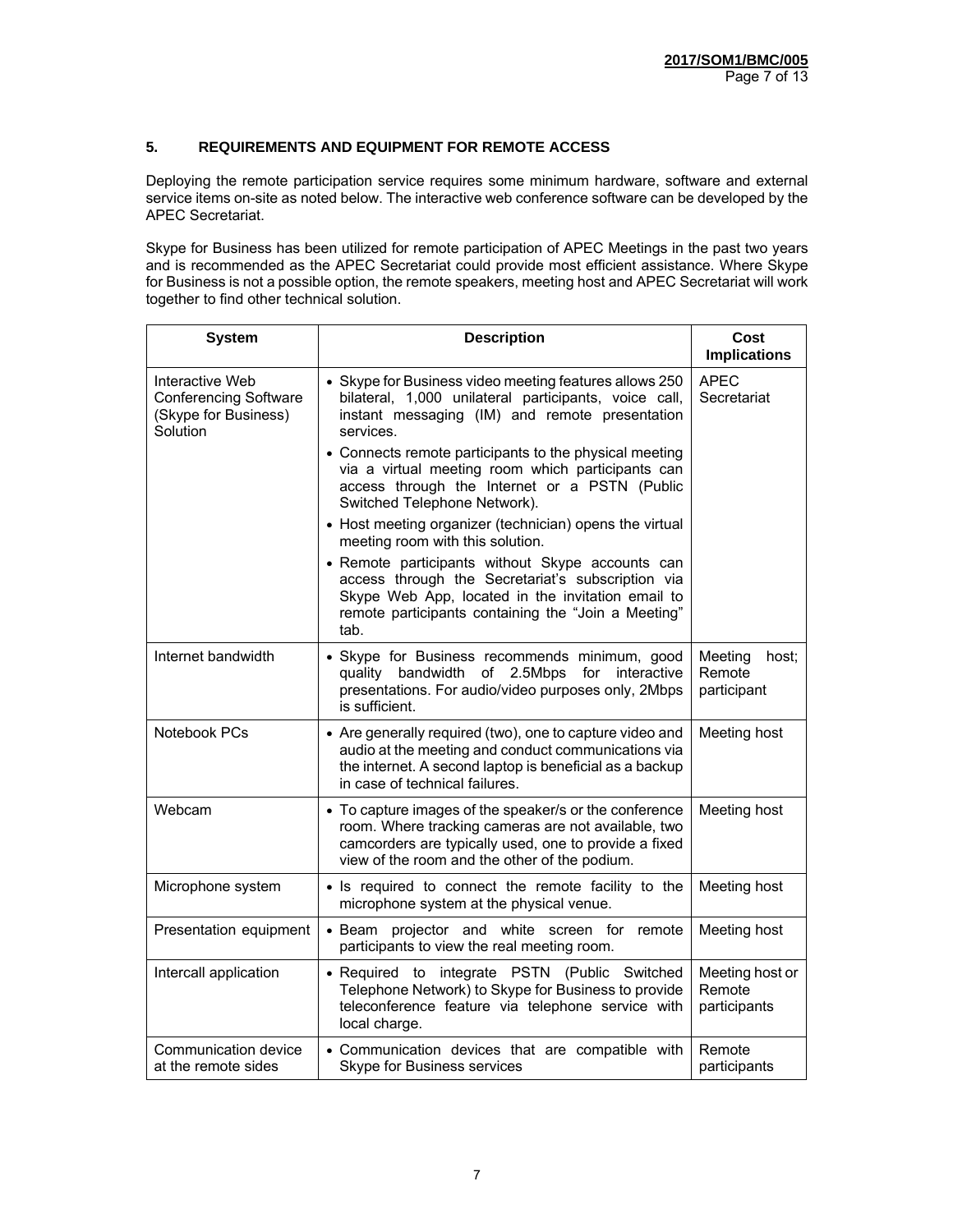Intercall application is not advisable if the internet speed is sufficient. It should be made clear in advance who, between the Meeting host and Remote participants, would bear the cost arise from usage of intercall.

## **6. MANAGING THE REMOTE PARTICIPATION PROCESS**

A meeting involving remote participation requires the key stakeholders to communicate in advance of a meeting to understand the objectives and the interaction between both onsite and remote delegates. Where possible, the HER could inform the APEC Secretariat (PDs) as soon as possible in advance if the Host Economy will not provide remote participation facilitation at any meeting venue.

The following are recommended steps when deploying the remote participation facility. The meeting Chair, meeting Host and APEC Secretariat may discuss and agree with other timeline as necessary.

Further guidance on process can be found in the Frequently Asked Questions (FAQs) to be developed by the APEC Secretariat.

| <b>Steps where</b><br>possible                                                     | <b>Description</b>                                                                                                                                                                                                                                                                                                                                                                                                                                                                                                                                               |
|------------------------------------------------------------------------------------|------------------------------------------------------------------------------------------------------------------------------------------------------------------------------------------------------------------------------------------------------------------------------------------------------------------------------------------------------------------------------------------------------------------------------------------------------------------------------------------------------------------------------------------------------------------|
| $4 - 6$ weeks before<br>the meeting (or<br>when meeting<br>agenda is<br>developed) | The Fora Chair, meeting host and APEC Secretariat (HER/PD) should<br>$\bullet$<br>have preliminary email exchanges on the possibility of deploying remote<br>services for a specific meeting. Fora members' agreement for using<br>remote participation should also be sought.<br>The meeting host will make the final decision if they could provide<br>conditions for remote participation. They also decide if the "Remote<br>Participation" option should be included in the registration system for<br>efficiency.                                          |
| 2 weeks before the<br>meeting                                                      | Meeting Chair/Program Director or the meeting host (if they oversee the<br>$\bullet$<br>registration for remote participants) shares the consolidated list of<br>registered remote participants among fora/meeting Chairs, meeting host<br>and APEC Secretariat.                                                                                                                                                                                                                                                                                                 |
| 7 - 10 days before<br>the meeting                                                  | Program Director overseeing a particular meeting communicates with fora<br>$\bullet$<br>and remote participants on arrangements for remote<br>members<br>deployment, technical requirements and document submission timelines<br>(best practice is 10 days before meeting).<br>Program Director conveys an invitation email to remote participants<br>$\bullet$<br>explaining the process to access the virtual meeting room, managing time<br>zone issues and the availability of pre-meeting documents in the forum's<br>ACS (APEC Collaboration System) page. |
|                                                                                    | Program Director clarifies with meeting host on physical and technical<br>requirements: technical staff, internet bandwidth<br>connectivity,<br>microphones, presentation equipment, notebooks and webcams (if<br>applicable).                                                                                                                                                                                                                                                                                                                                   |
| 1 day before the<br>meeting                                                        | Program Director reminds remote participants and speakers/presenters to<br>$\bullet$<br>check notebook, headphones, test individual remote access, internet<br>bandwidth and a conducive, quiet environment for the meeting. A test run<br>with remote attendees to troubleshoot issues is recommended.<br>Program Director checks the meeting room setup including arrangements,<br>$\bullet$<br>facilities and supporting staff responsible for deploying the remote access                                                                                    |
|                                                                                    | facility.                                                                                                                                                                                                                                                                                                                                                                                                                                                                                                                                                        |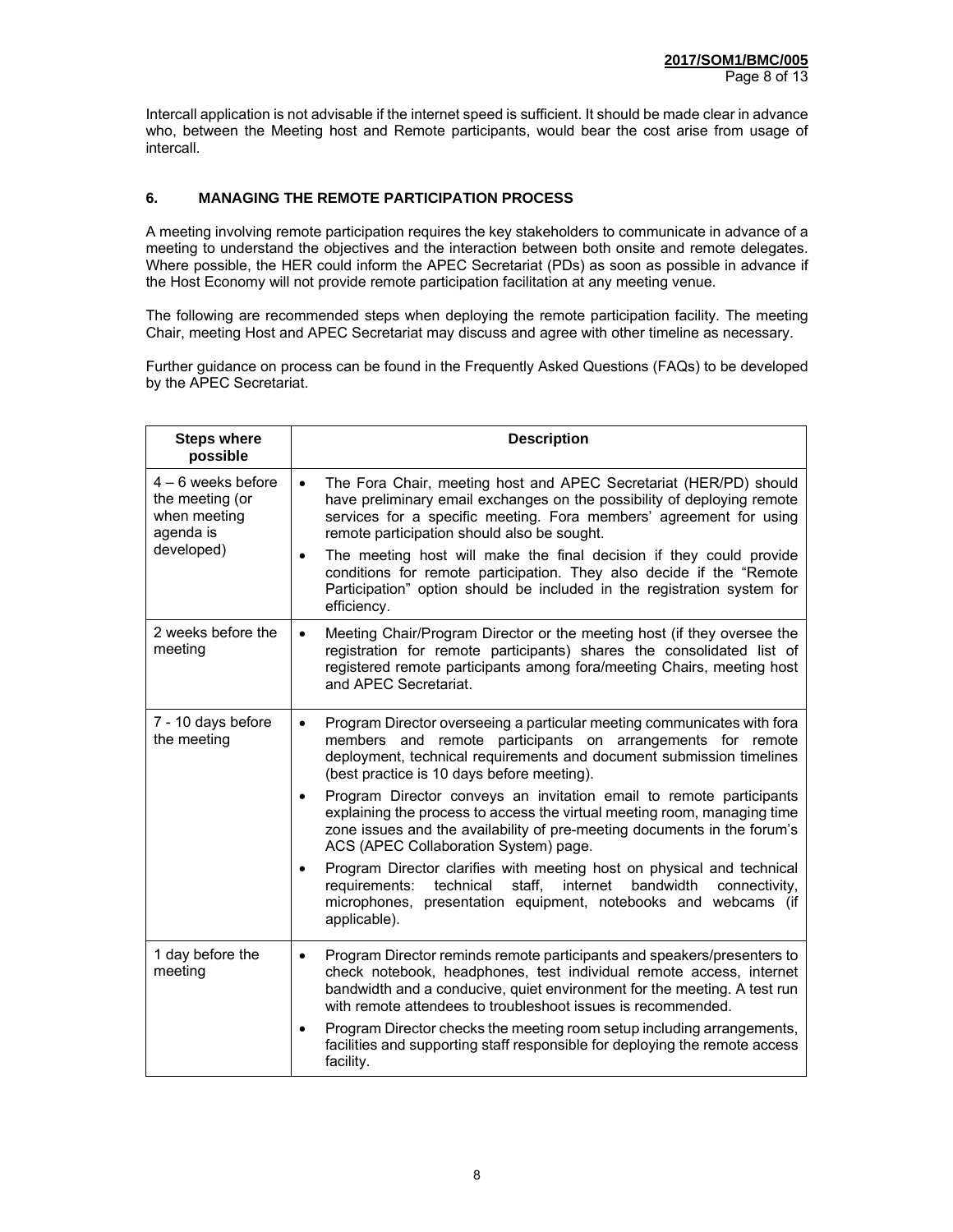| Before the start of<br>the meeting | Program Director ensures all presentation materials for the meeting have<br>been uploaded to the physical meeting room and the Skype for Business<br>online meeting room.                                                                                                                                                                                    |
|------------------------------------|--------------------------------------------------------------------------------------------------------------------------------------------------------------------------------------------------------------------------------------------------------------------------------------------------------------------------------------------------------------|
|                                    | Program Director coordinates and clarifies with the host's technical staff<br>٠<br>to ensure internet connectivity onsite and for remote participants;<br>projection equipment, remote process and moderation protocols, and<br>contingencies for any downtime during the meeting.                                                                           |
| During the meeting                 | Remote participants will remain muted by default and be unmuted only for<br>$\bullet$<br>the duration of the planned intervention or once given the floor by the<br>Chair. The remote participants will then hear a recorded voice asking to<br>provide the intervention.<br>Host technical staff managing the remote access facility takes the<br>$\bullet$ |
|                                    | cue/directions from the Chair throughout the meeting.                                                                                                                                                                                                                                                                                                        |
| After the meeting                  | Program Director checks the meeting video file (if any) has been uploaded<br>٠<br>to the Webcasting centre by the meeting moderator successfully.                                                                                                                                                                                                            |
|                                    | Program Director checks in with remote attendees post meeting to make<br>sure they had a positive experience, and work on ironing out wrinkles as<br>they're identified.                                                                                                                                                                                     |

## **7. CONTINGENCY PLANNING**

A contingency plan considered by meeting hosts, moderators and the program director in advance of a remote participation meeting may be useful to meet any interruptions or technical downtimes that may occur. The following offers some suggested guidance to adopt during such events.

- Remote attendees are advised to log on to the Skype for Business platform 10 minutes before a meeting commences to address any technical issues, if any.
- Remote presenters may need a longer lead time of 30 minutes before a meeting to ensure internet connection and presentation file uploads are in place. If remote presenters are not connected early to test the system, the technical staff (meeting moderator/organizer) may consider an appropriate cut-off time before canceling the intervention to avoid any disruptions to the physical onsite meeting which should proceed as usual according to the meeting schedule.
- In instances of power failure, disruption to the internet or Skype for Business service, remote participation will be halted. The physical onsite meeting should proceed as normal. In cases of slow or poor internet connection, the remote listening option is possible by dialing in to the PSTN (via a desk phone) Skype for Business meeting number advised in the invitation email sent to remote participants in advance of the meeting. Attendees should be aware that intercall phone charges are applicable for this listening feature.

#### **8. REPORTING AND UPDATING**

The APEC Secretariat will monitor the use of remote participation, and report back on its progress. In addition a set of FAQs will be put together to cover common problems experienced and to provide advice. These guidelines will be updated periodically.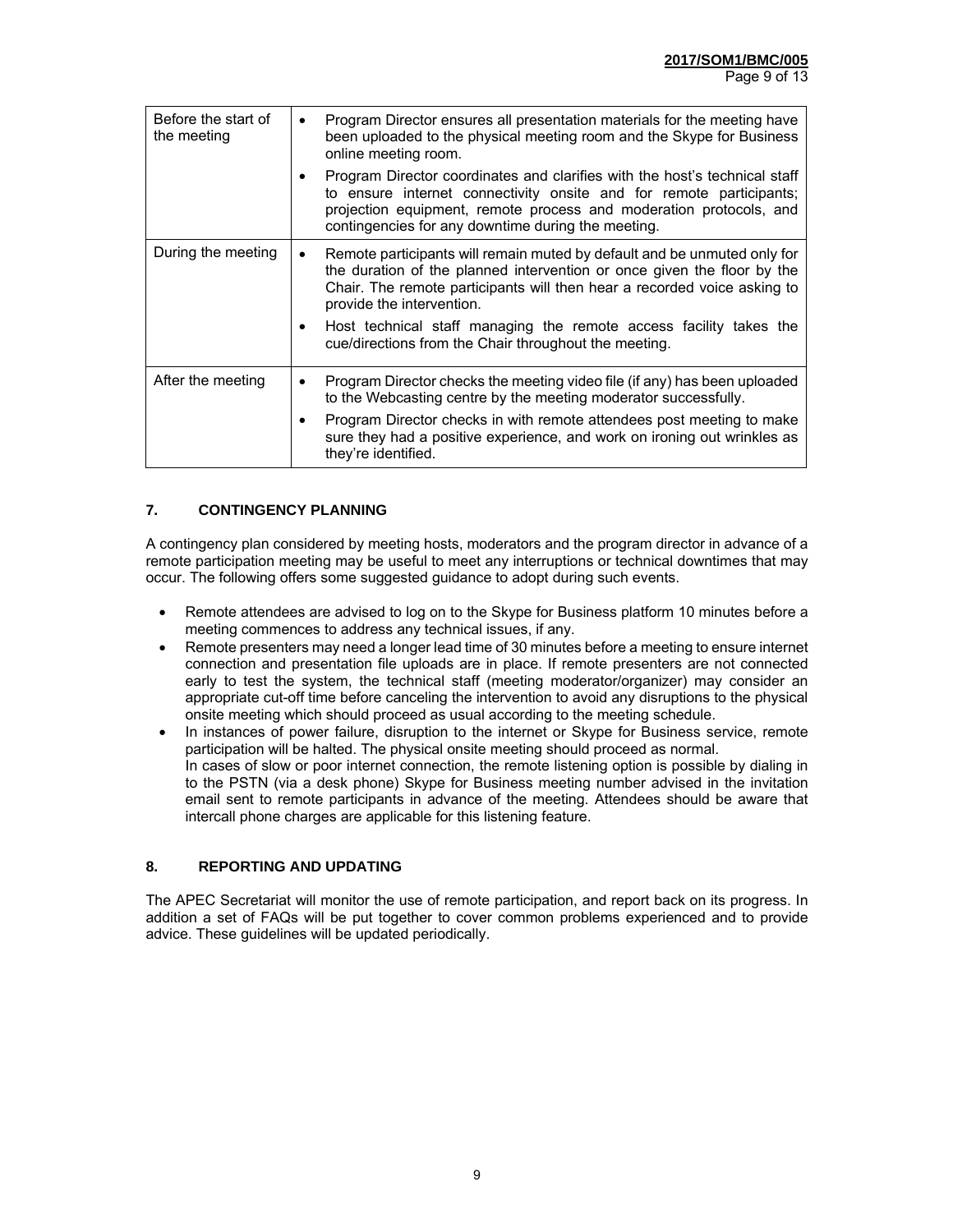

#### **Annex 1: Recommended Initial Remote Participation Scenarios**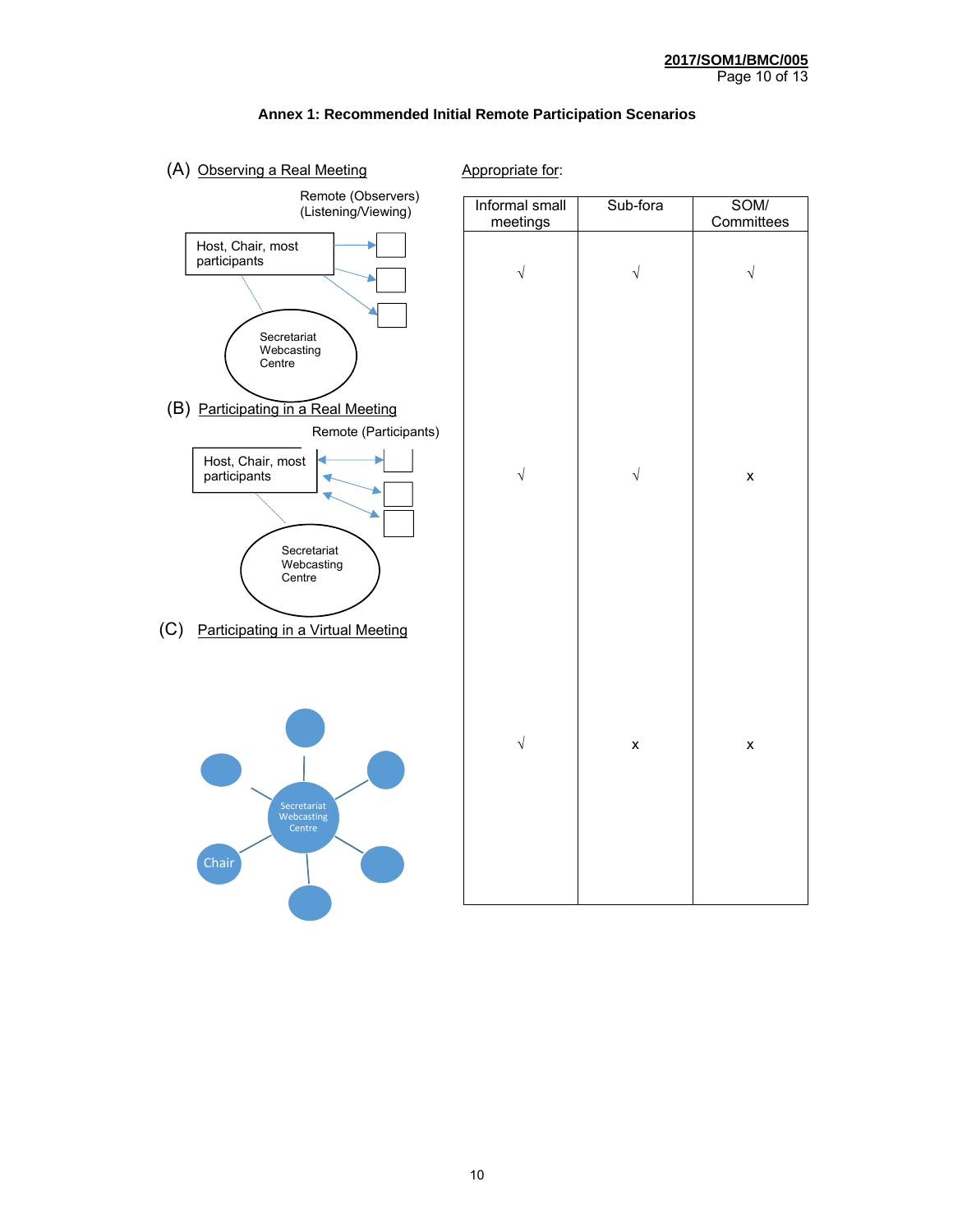

#### **Annex 2: Diagram of Remote Participation System**

The Remote Participation system consists of a webcam connected to a notebook (or camcorder), Skype for Business (previously known as MS Lync) Online, Webcasting Center and terminal devices for remote participants as in the slides above.

The meeting venue should provide presentation facilities and microphone systems.

The remote participation system provides a hybrid of online and offline participation. For instance, 3 participants out of 100 meeting members can join a meeting remotely via the remote participation system while the other 97 participants are attending the same meeting onsite.

For terminal devices, participants can utilize a PC with webcam, smart device (iPhone or galaxy pad for instance), telephone to join the meeting remotely. Attendees can use a smart phone to make a comment remotely to a meeting while watching the meeting through the smart phone.

Skype for Business is the platform solution for Remote Participation with main features as follows:

- Get real-time presence information including photos, availability status, and location and enhanced instant messaging (IM) to connect efficiently and effectively.
- Make voice calls through your computer to other Lync or Skype users in your organization or in other organizations that use Lync or Skype.
- Create, moderate, and join pre-planned and on-the-fly audio, video, and web meetings with people inside and outside your organization.
- Enhance online presentations with screen-sharing and virtual whiteboards.

Further details on using Skype for Business for meeting attendees and presenters can be obtained at this link:

Successful meetings with Skype for Business (User guide document) https://download.microsoft.com/download/E/5/D/E5DF7F75-8B6B-4CD4-B702- D8E7743EB032/4065\_Successful\_Meetings\_with\_Skype\_for\_Business\_External.docx Details on Hosting Guidelines and Communications Guidelines can be found in the following link: http://www.apec.org/About-Us/About-APEC/Policies-and-Procedures.aspx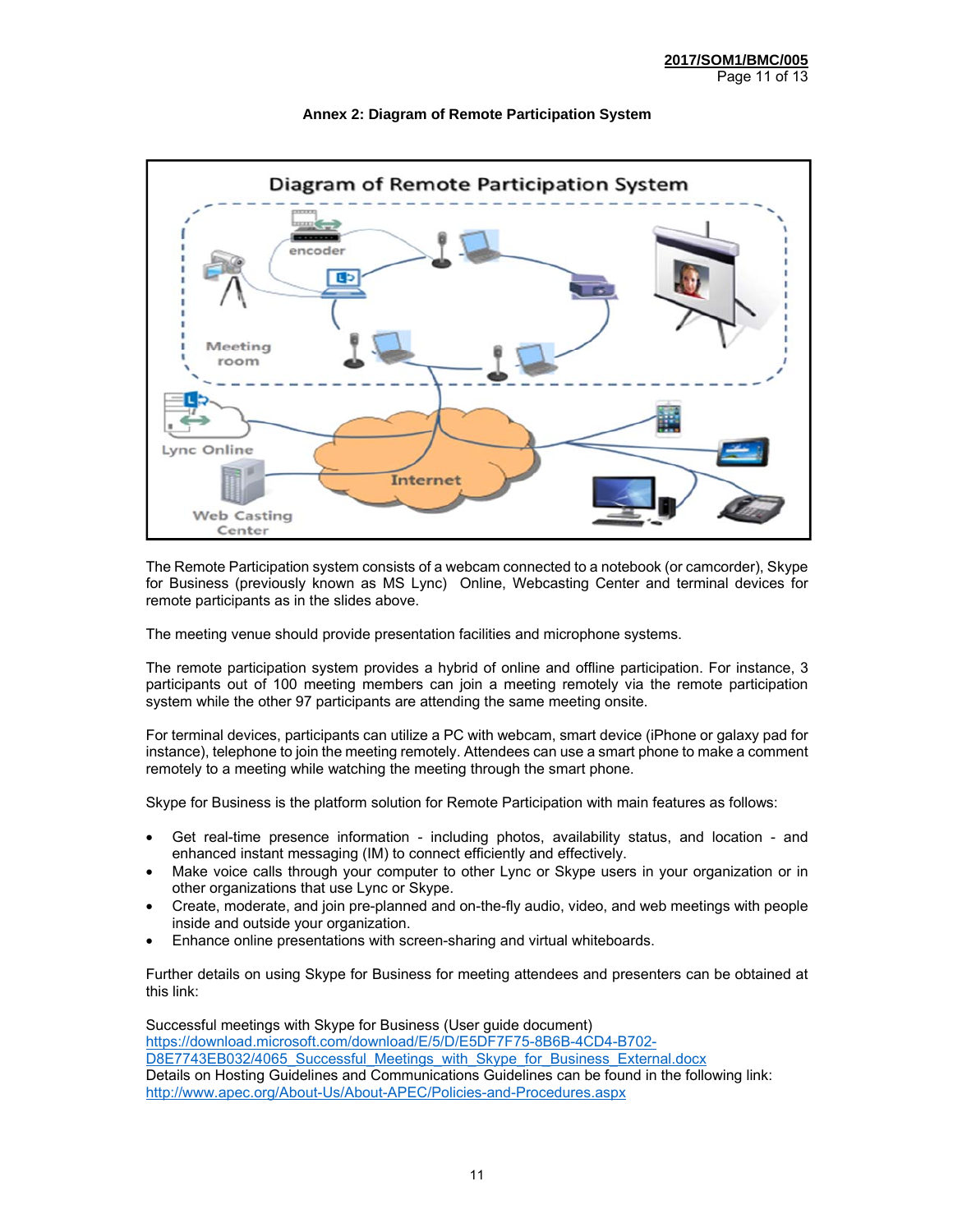#### **Annex 3: Webcasting Centre Model**



## **Requirement of the Webcasting Center**

#### o Video

- $\overline{\phantom{0}}$ Provide HD quality streaming as well as SD streaming, making it optional to users.
- Should capture at least one video stream of the venue, another view if possible
- Enable users to make a selection among the video signals if multi signals are available. ※ Meeting will be recorded through webcam connected to the MS Lync or high-end camera.
- Provide an automatic bandwidth adjustment system to optimize usage where internet bandwidth may be limited or restricted from the user to the webcasting center.

#### o Audio

- Provide voice from a venue microphone or webcam microphone, which should be made optional to users.
- Allow remote delegates to listen to the audio through computer speakers without having to join a Remote Participation solution based upon Lync.
- o Authentication and Security
	- Authentication should be performed against details stored in the AIMP Directory.
	- Security should provide restricted access where only users with a valid login can enter, and usage management reporting on an event-by-event basis or over a specific period.